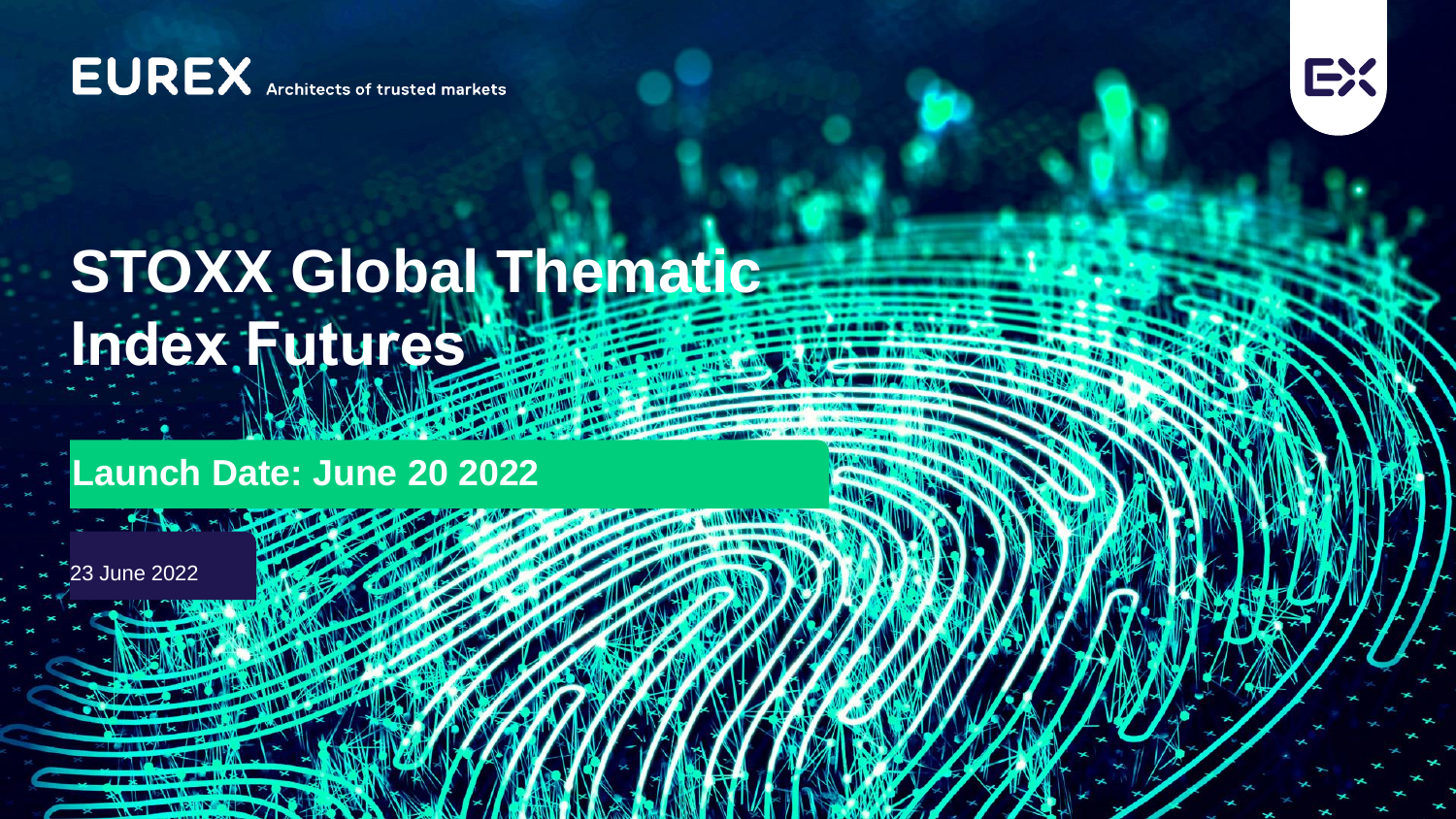### **Content**

- Introduction to Thematic Indices
- STOXX Global Thematic Indices on Eurex
- Value Proposition to Investors
- Contract Specifications
- Appendix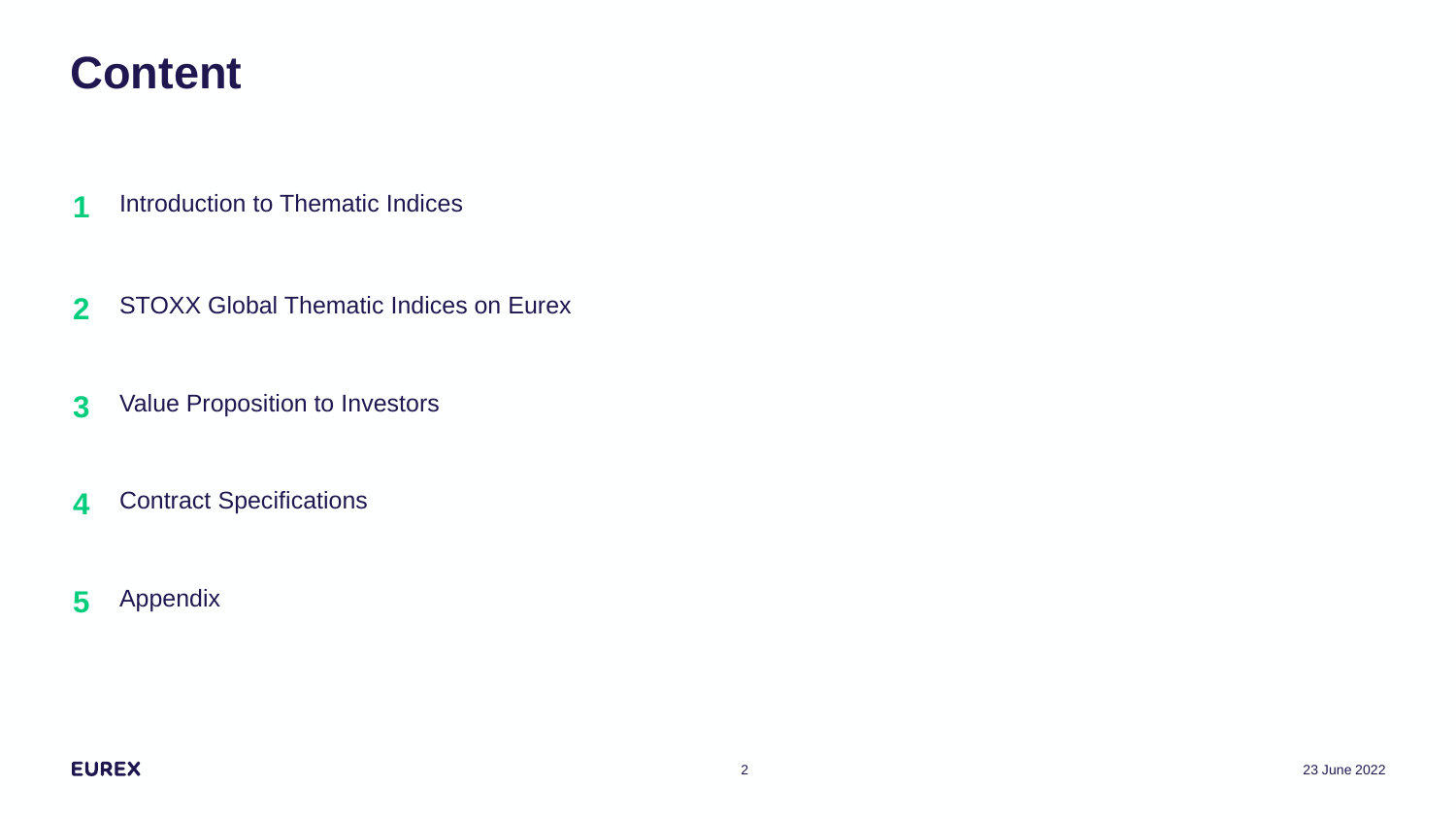

# **Introduction to Thematic 1 Indices**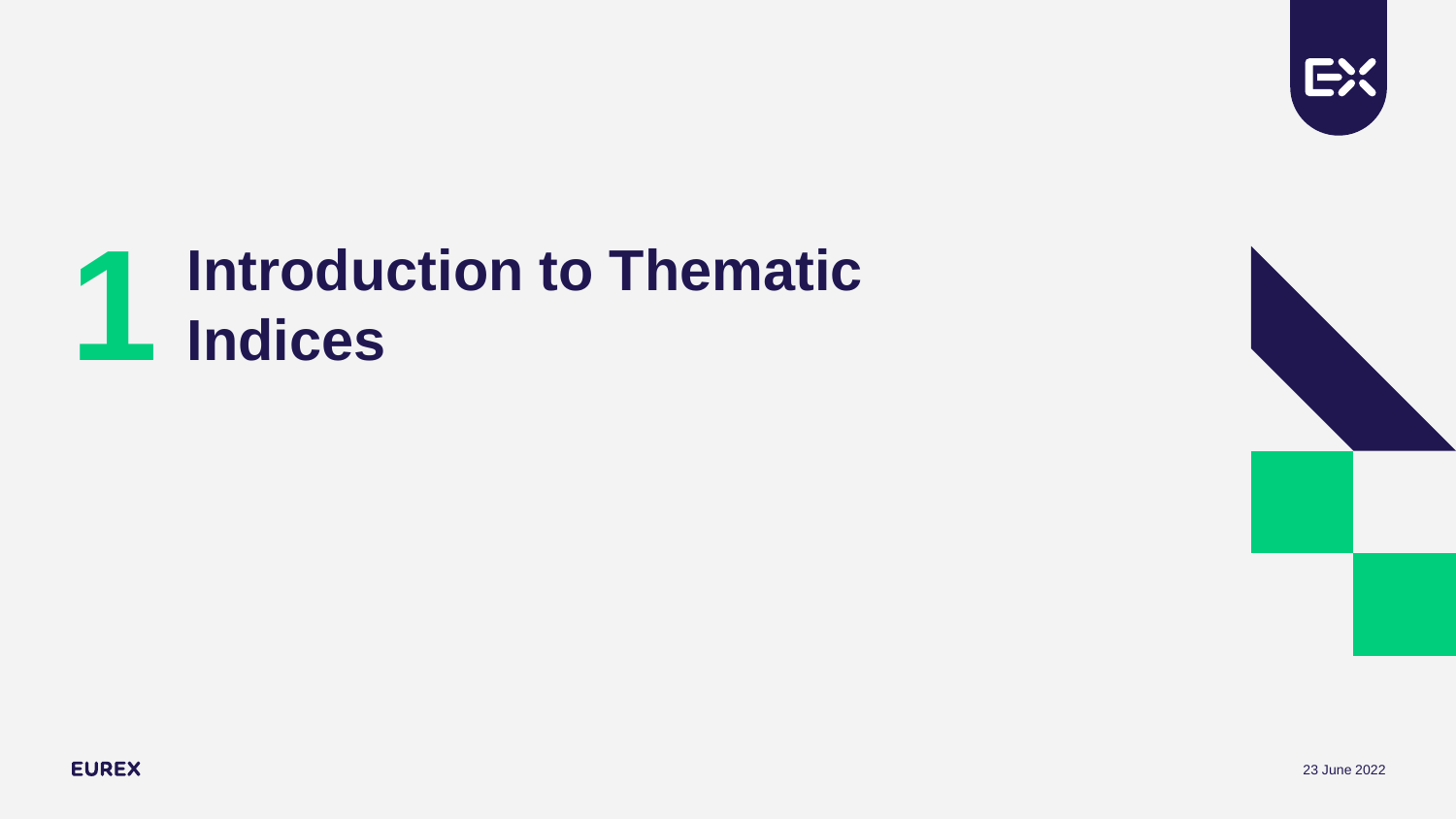### **Growing demand for Thematics with record levels of AUM**

- Thematic-based investing has become one of the most popular trends in recent years, represented by **record inflows** and **significant tracking of thematic indices** within the ETF segment.
- Over the three years through the end of 2021, collective assets under management more than tripled to **\$806 billion** from \$174 billion worldwide with Europe representing the largest market at **55%** of global thematic fund assets\*.
- Thematics are designed to give investors exposure to long term 'mega-trends' including **digitalisation**, **sustainability** and changing **socio-demographics**
- Currently available to investors in the form of ETFs linked to STOXX indices
- Traditionally bespoke market orchestrated as swaps in the OTC market.

## ≈**EUR 10bn**

ETF AUM linked to STOXX thematic indices\*\*

### **589**

New thematic funds launched globally in 2021

**90%**

AUM actively managed in Europe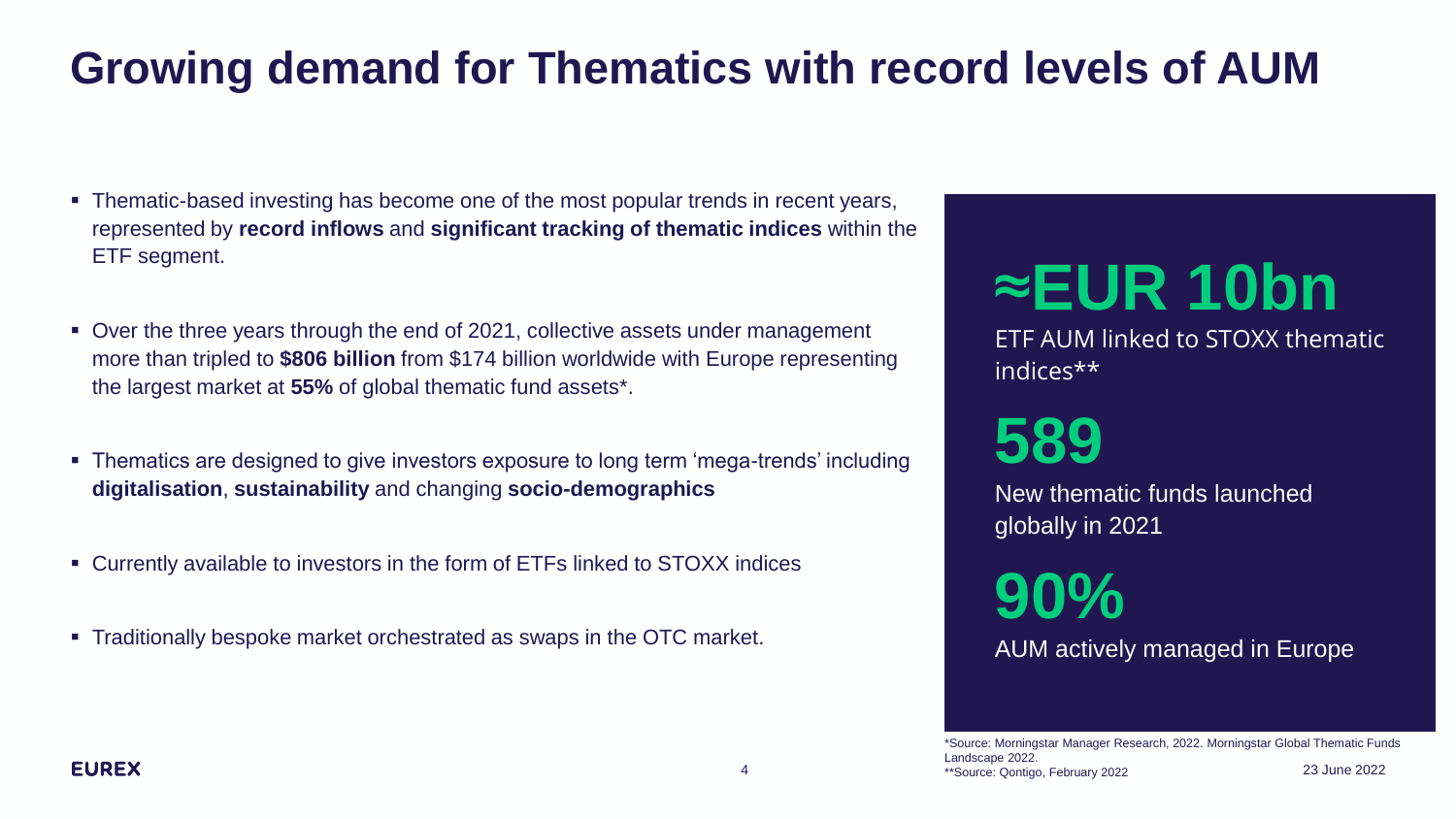### **STOXX® Global Thematic Index family**

Index Methodology



#### **Screening**

- **Companies**, belonging to a defined set of developed and emerging countries, that **derive more than 50% of their most recent total annual revenue from sectors linked to the respective theme**
- The index applies **liquidity and size screens** and aims to have a **minimum number of 80 components**



#### **Key Characteristics**

- The parent index is the **STOXX Global Total Market**
- **Adjusted equal weighted\***
- **Reviewed annually in June**
- Cap factor None, Calculation/distribution **Net Return (USD) in real time**

\*See STOXX Index Methodology guide for full details

### **Methodology**

**Revenue-based Methodology - FactSet Revere** Business Industry Classification Sytem **(RBICS)** is used for a granular breakdown of the revenue sources of the companies in the screening process



### **ESG Considerations**

- **Exclusions** Companies that are non-compliant with the Global Standards Screening (**GSS**), involved in Controversial Weapons activities, or display a Severe (Category 5) Controversy Rating, as identified by Sustainalytics.
- Screens companies for involvement in Weapons, Unconventional Oil & Gas, Conventional Oil & Gas, Thermal Coal, Nuclear Power and Tobacco.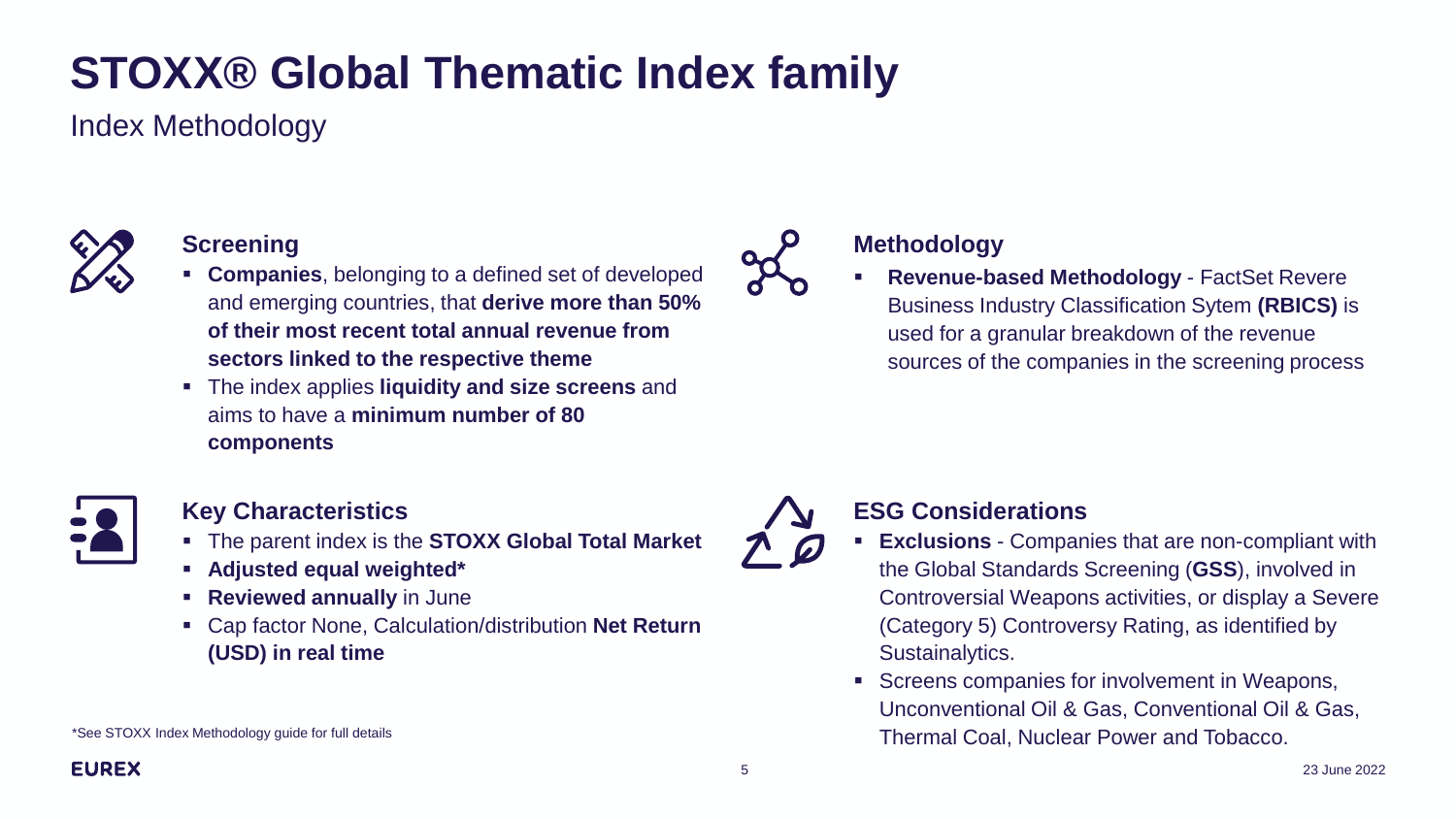

# **STOXX Global Thematics 2 Index Derivatives on Eurex**

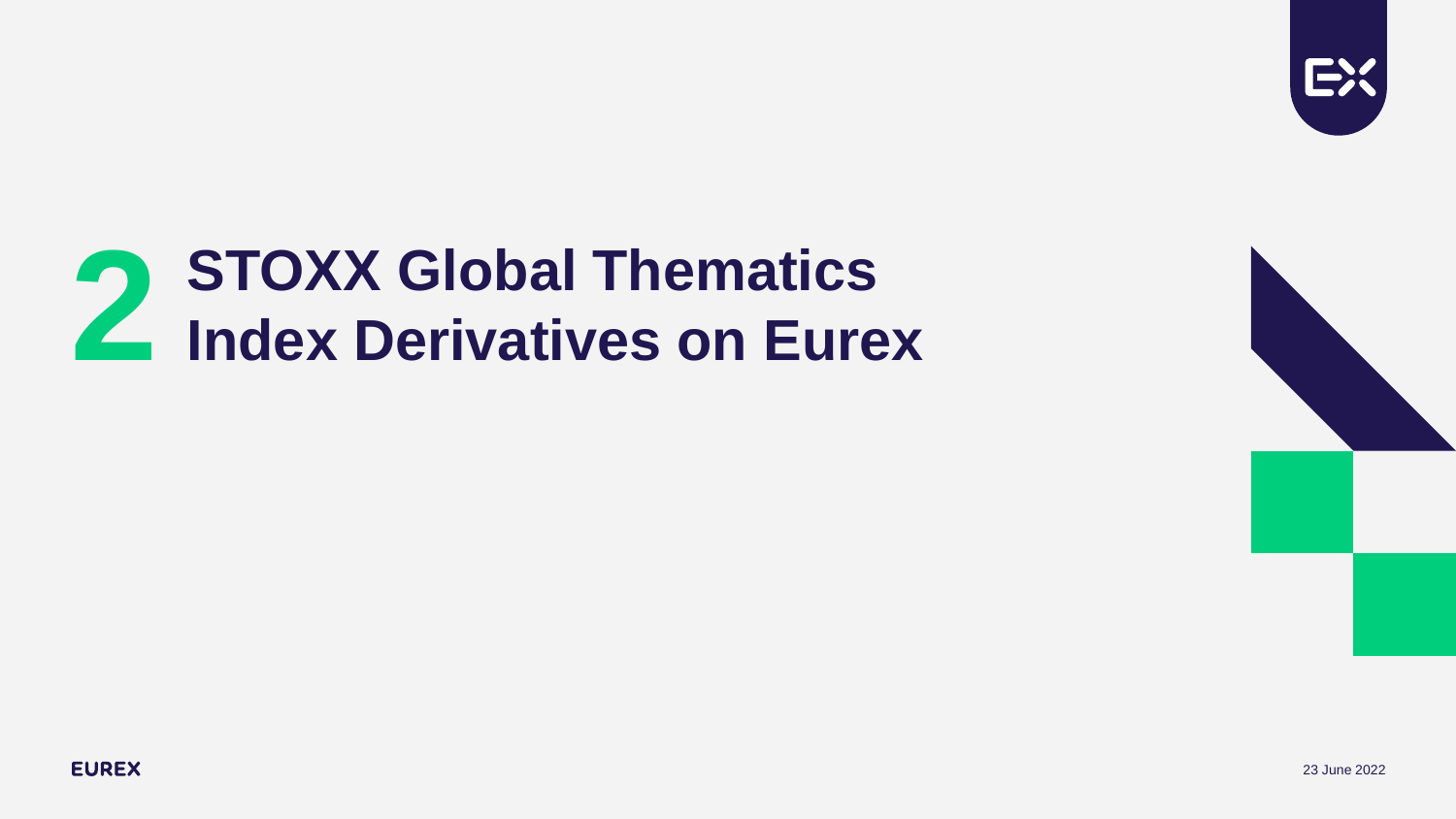### **Capitalize on Major Economic Trends**

Eurex has launched three contracts that track indices from the STOXX Thematic Index Suite, designed to target the beneficiaries of long-term structural trends transforming our modern economies:

*STOXX Global Breakthrough Healthcare | STOXX Global Digitalisation | STOXX Global Digital Security*

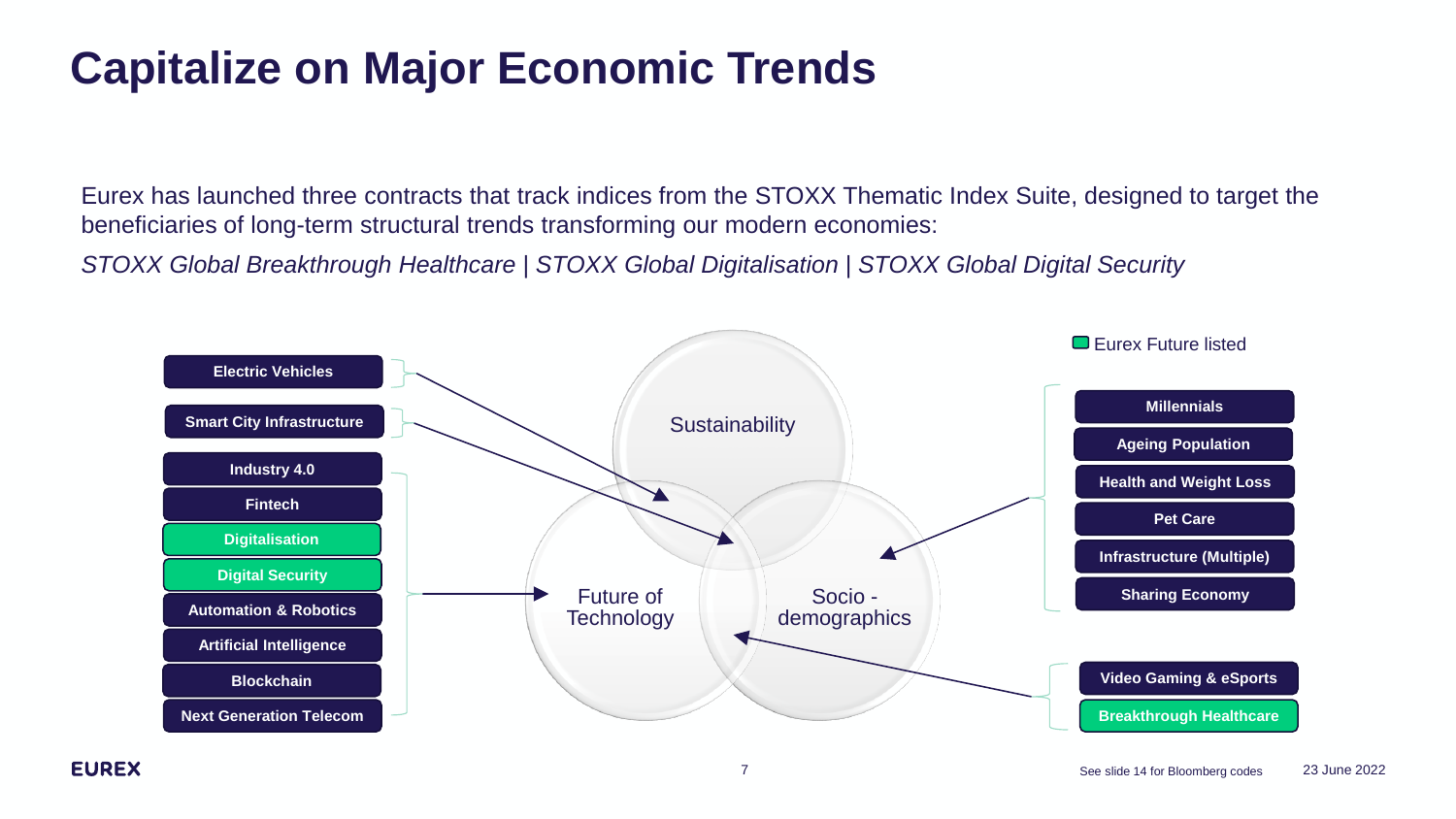### **Innovative Methodology**

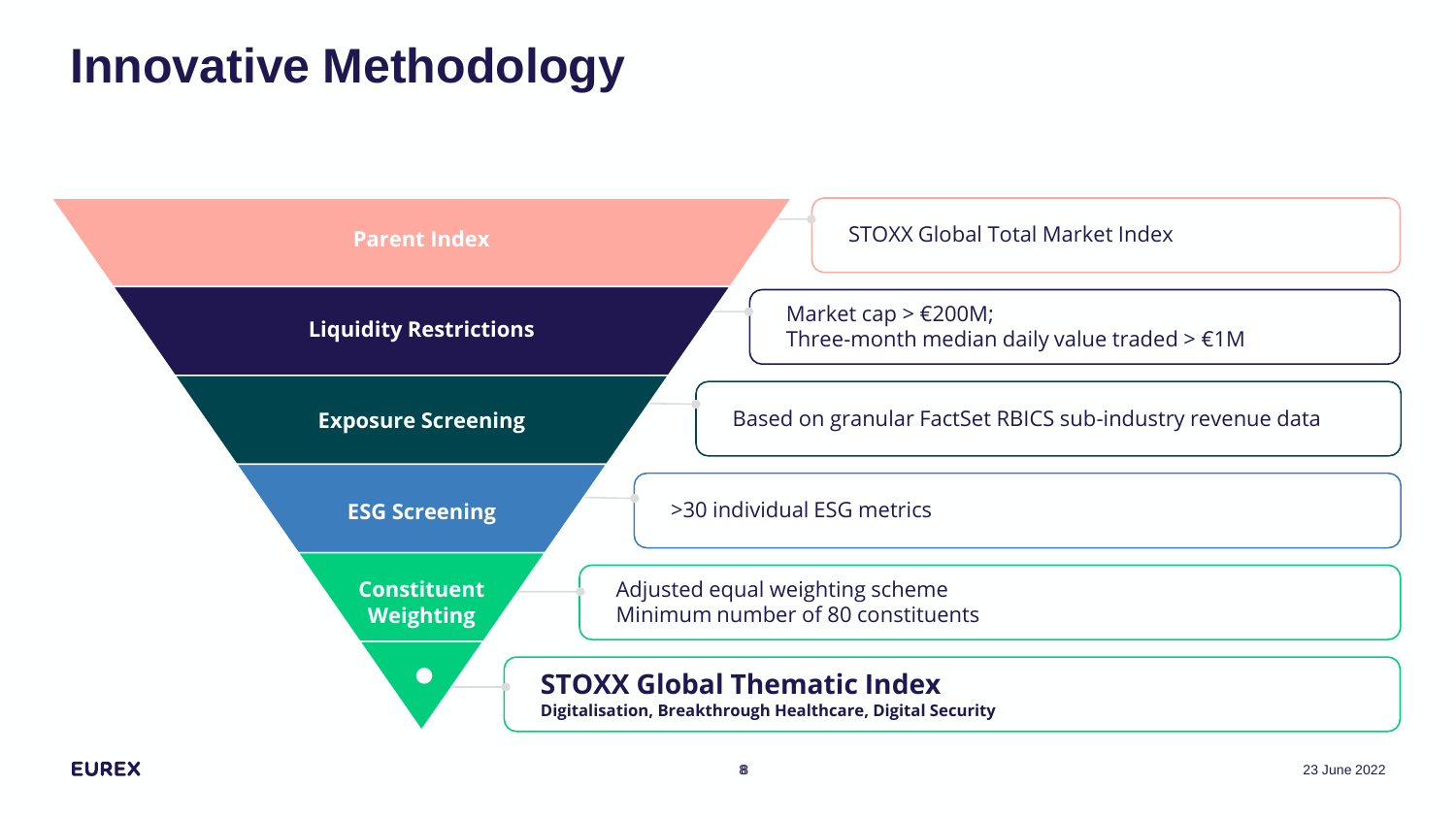

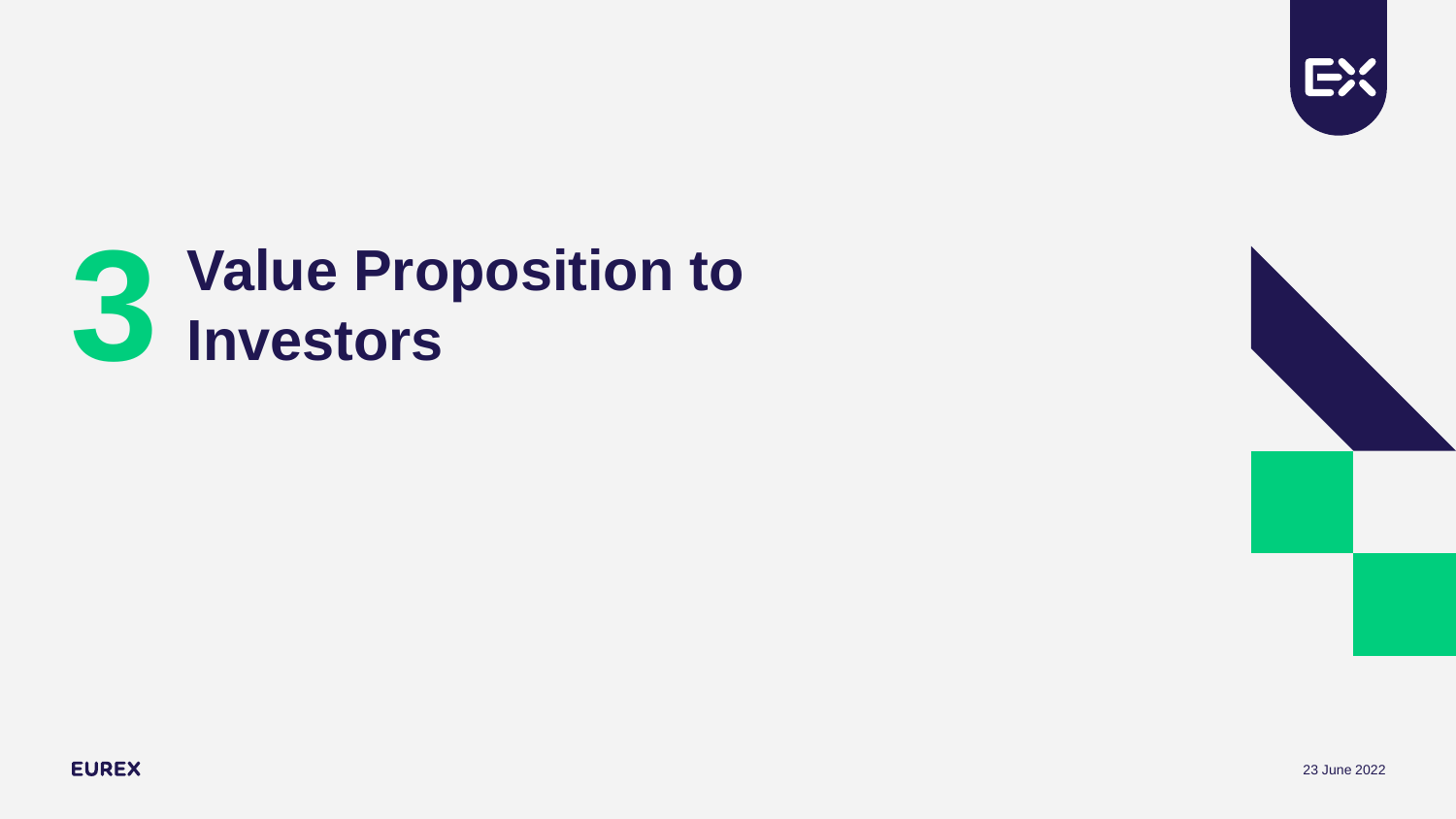### **Significant Value Proposition to Investors**



#### **Expertise of STOXX**

- As Deutsche Boerse group's index provider, STOXX has developed innovative approaches for its thematic indices including a revenue-based approach and an articificial intelligence (AI) based approach.
- STOXX uses an open architecture approach and works with best-in-class data and intellectual property (IP). STOXX has partnered with FactSet to develop revenue-based methodology for Eurex Thematic Indices.

#### **Global offering**

- Our product range will provide a persistent global offering, which portfolio managers can use to manage a diversified global thematic portfolio.
- This transition to global exposure is a natural extension from European sector futures and options where Eurex has established itself as the leading European venue price and discovery pool



#### **Major Themes**

Digitalisation, Breakthrough Healthcare, Digital Security will all be included with scope to launch further derivatives on a basket of stocks benefiting from emerging themes.

#### **Cost-Efficiency**

- Margin Efficiency Prisma Margin Methodology and associated benefits delivered by the Eurex Trading and Clearing value chain
- Transparent and liquid utilizing a standardized index offering which is a supplement towards systematic indices and is more cost-effective than using swaps in the OTC market

€,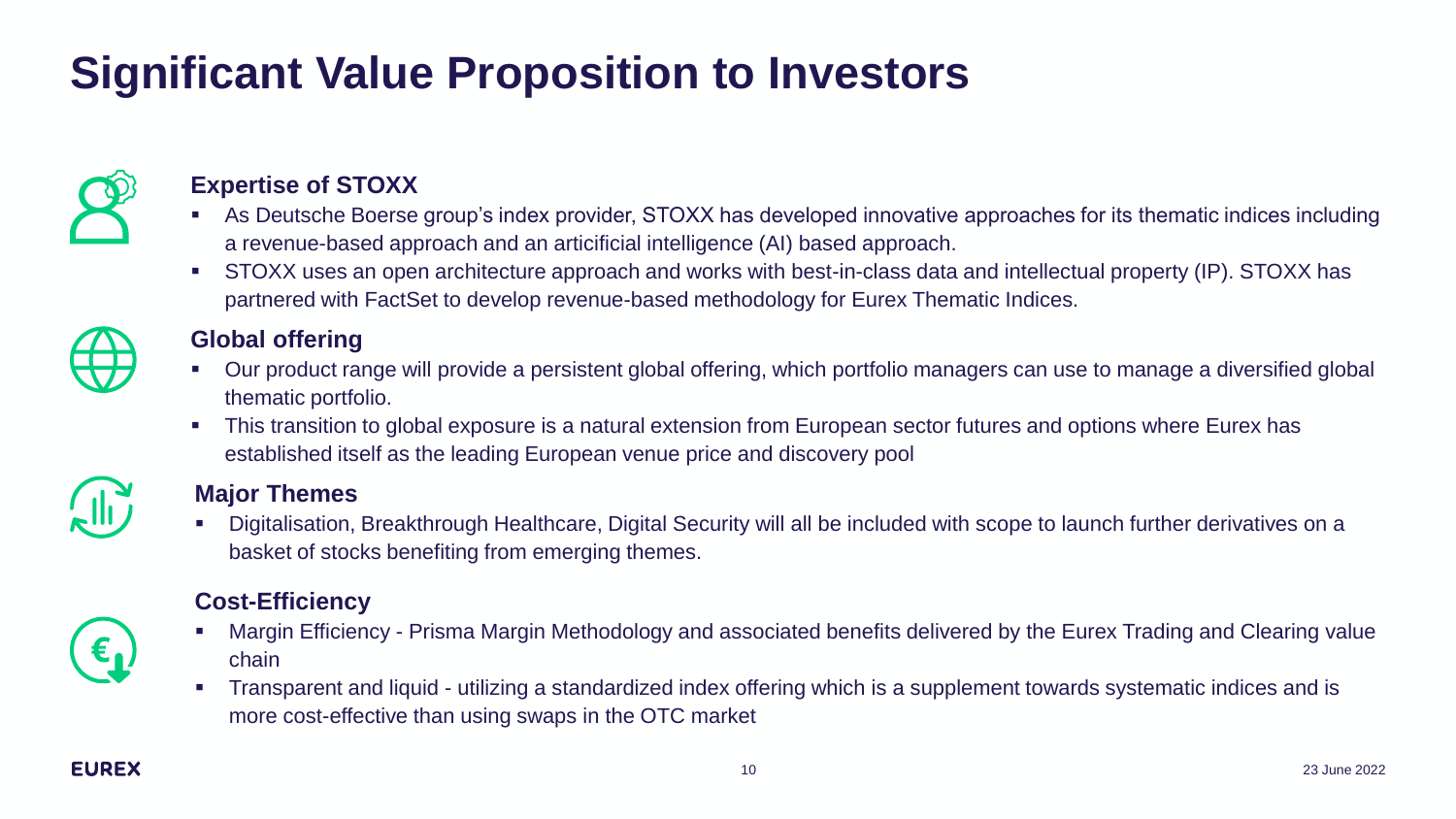### **Global Coverage and Outperformance**

Performance of STOXX® Global Thematic Indices to be launched on Eurex



#### **Strong returns over the broader market**

- Consistent outperformance of all STOXX® Global Thematic Indices to be launched on Eurex over the broader market since January 2017, with STOXX Global Breakthrough Healthcare (USD NR) and STOXX Global Digitalisation (USD NR) achieving sustained outperformance since July 2014.
- All thematics observed a positive active return since inception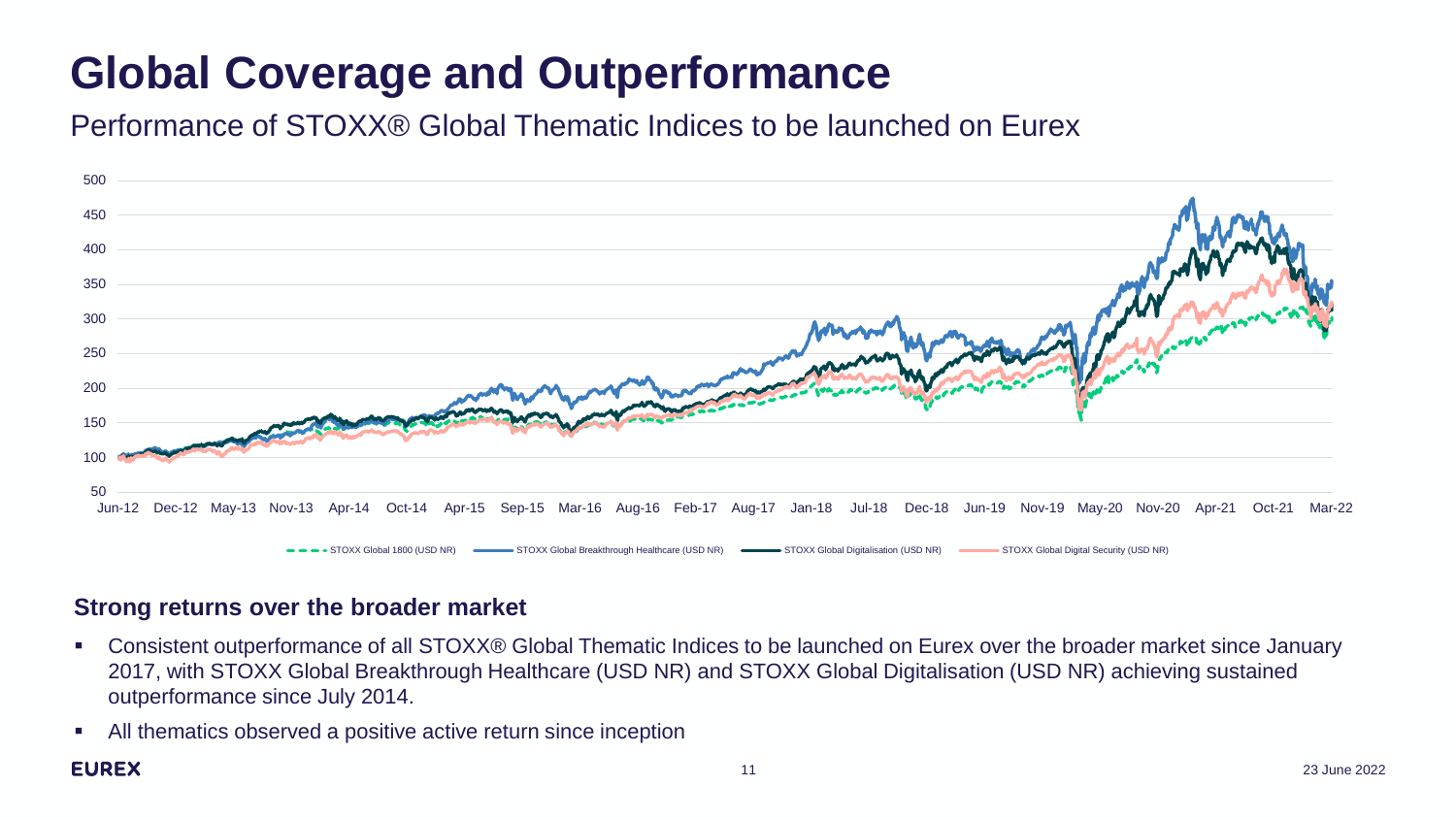

# **Contract Specifications 4**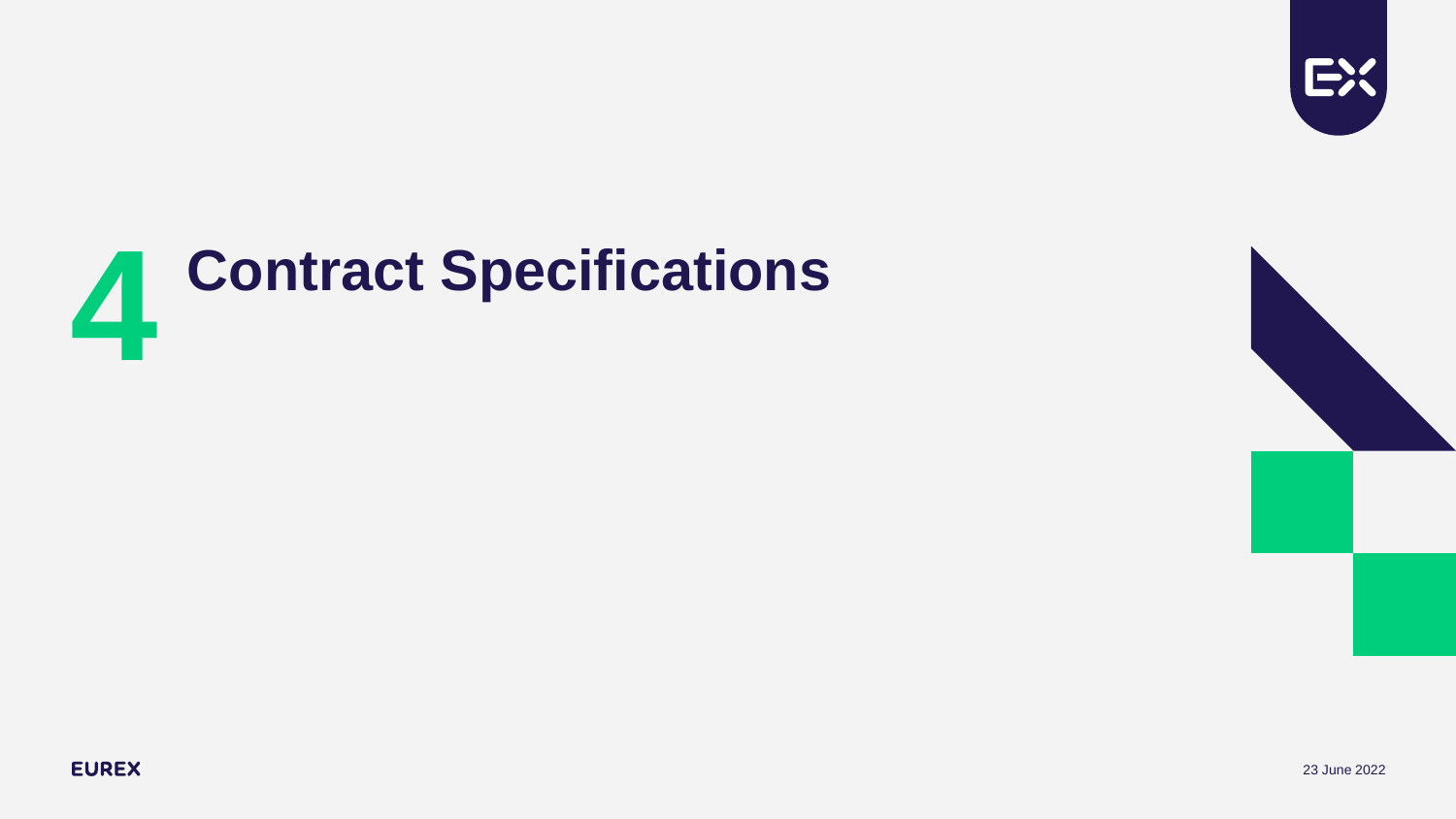### **Contract specifications**

#### **Key Specifications**

|                                       | <b>Description</b>                                                                                                                                                                                                                                                                |
|---------------------------------------|-----------------------------------------------------------------------------------------------------------------------------------------------------------------------------------------------------------------------------------------------------------------------------------|
| Underlying Index                      | STOXX Global Breakthrough Healthcare, Digitalisation, Digital Security net total return indices. A detailed description of the index rules and<br>regulations can be found on the Qontigo website under www.qontigo.com                                                           |
| <b>Contract Multiplier</b>            | USD 10 per index point.                                                                                                                                                                                                                                                           |
| Settlement                            | Cash settlement, due on the first exchange day after the final settlement day.                                                                                                                                                                                                    |
| Price determination                   | In points, with two decimal places.                                                                                                                                                                                                                                               |
| Minimum price change                  | 0.50 (equals USD 5).                                                                                                                                                                                                                                                              |
| Contract months                       | The next three quarterly months of the cycle March, June, September and December (9 months).                                                                                                                                                                                      |
| Last trading day/final settlement day | The third Friday of each maturity month, if this is a trading day at Eurex Deutschland, otherwise the trading day immediately preceding that day.<br>Close of trading for maturing series: 22:00 CET. The final settlement day is the trading day following the last trading day. |
| Final settlement price                | Relevant for the STOXX Global Thematic index futures is the index closing price on the last trading day.                                                                                                                                                                          |
| Minimum Block Trade Size              | 5 contracts                                                                                                                                                                                                                                                                       |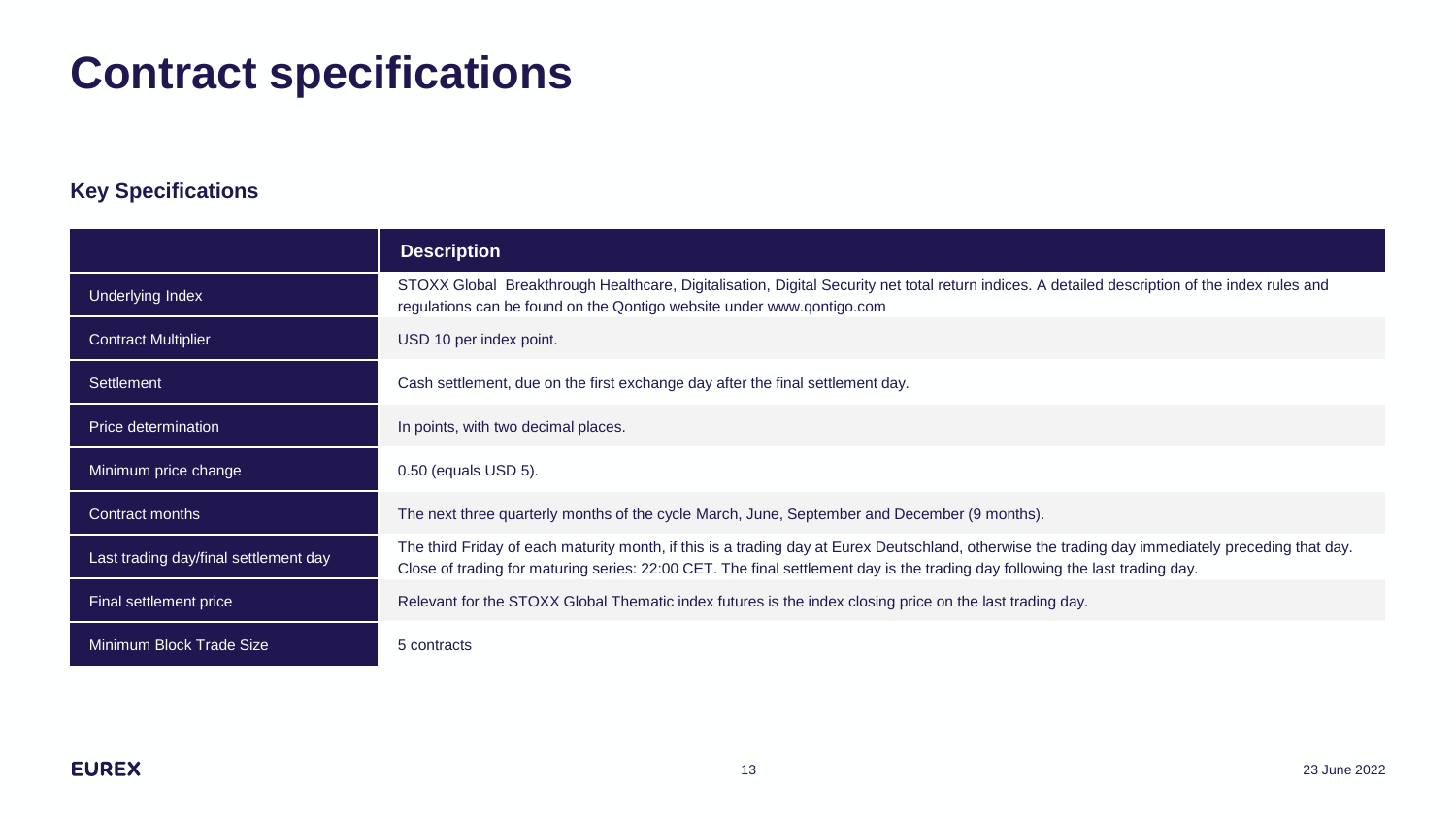### **Product Overview**

#### **Eurex Product and Underlying Index**

#### Eurex Product

| <b>Product Name</b>                             | <b>Currency</b> | <b>Index Type</b> | <b>ISIN</b>  | <b>Product Code</b> | <b>Bloomberg</b><br>Code | <b>Product type</b> |
|-------------------------------------------------|-----------------|-------------------|--------------|---------------------|--------------------------|---------------------|
| Futures on STOXX Global Breakthrough Healthcare | <b>USD</b>      | Net Return        | DE000A3X0014 | <b>FGBH</b>         | <b>STBA INDEX</b>        | <b>FINX</b>         |
| Futures on STOXX Global Digitalisation          | <b>USD</b>      | Net Return        | DE000A3X0022 | <b>FGDI</b>         | <b>STAA INDEX</b>        | <b>FINX</b>         |
| Futures on STOXX Global Digital Security        | <b>USD</b>      | Net Return        | DE000A3X0030 | <b>FGDS</b>         | <b>STDA INDEX</b>        | <b>FINX</b>         |

#### Underlying

| <b>Index</b>                                | <b>Currency</b> | Index type | <b>ISIN</b>  | <b>Bloomberg</b>      | <b>Reuters</b>  |
|---------------------------------------------|-----------------|------------|--------------|-----------------------|-----------------|
| <b>STOXX Global Breakthrough Healthcare</b> | <b>USD</b>      | Net Return | CH0325904446 | <b>IXBRHLTU INDEX</b> | .IXBRHLTU       |
| <b>STOXX Global Digitalisation</b>          | <b>USD</b>      | Net Return | CH0325904503 | <b>IXDIGITU INDEX</b> | <b>IXDIGITU</b> |
| <b>STOXX Global Digital Security</b>        | USD             | Net Return | CH0393657553 | <b>STXTDSV INDEX</b>  | .STXTDSV        |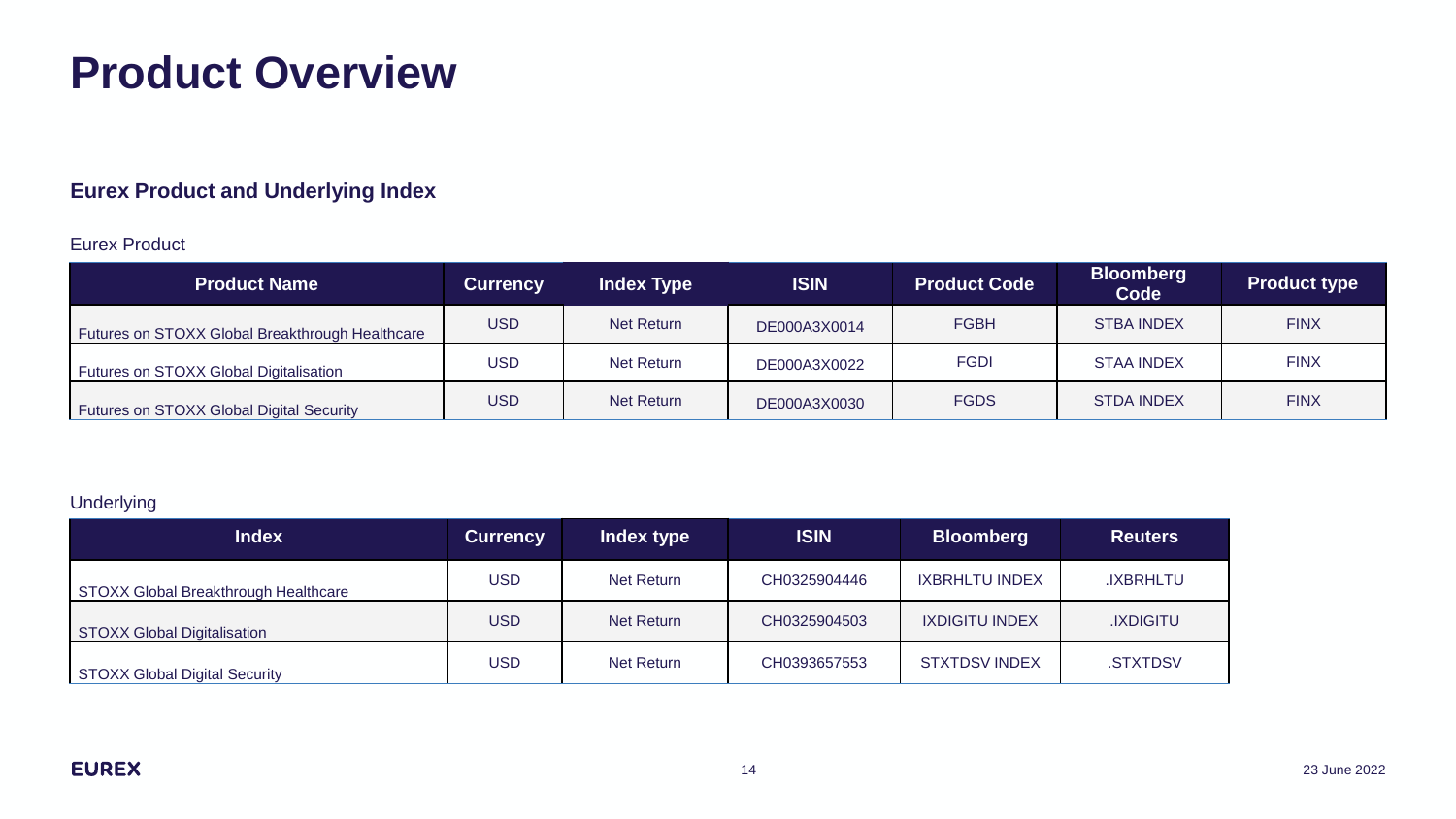### **EUREX** Architects of trusted markets



## **Thank you!**

**Christine Heyde** Equity & Index Product Design

Eurex Frankfurt AG Mergenthalerallee 61 65760 Eschborn Tel: +49 69 2 11 15698 christine.heyde@eurex.com **Matthew Riley** Equity & Index Sales EMEA

Eurex Frankfurt AG, London Branch 11 Westferry Circus London E14 4HE Tel: +44 (0) 207 8 62-72 13 matthew.riley@eurex.com

**Eurex Webpage:** <https://www.eurex.com/ex-en> **Related Information - Qontigo Webpage:** [Eurex introduces first futures on thematic indices | Blog Posts | Qontigo](https://qontigo.com/eurex-introduces-first-futures-on-thematic-indices/) in. **eurex.com**

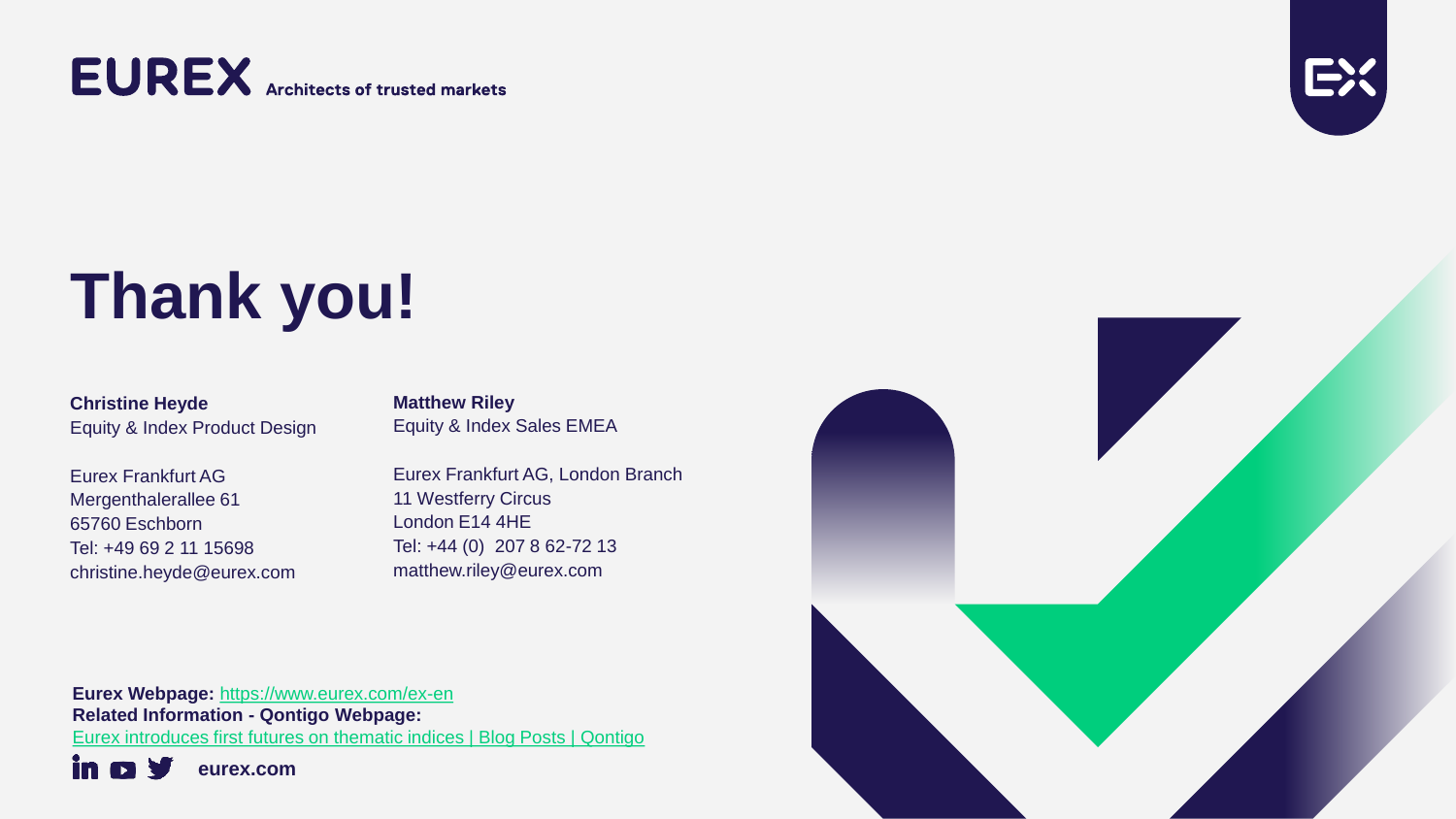





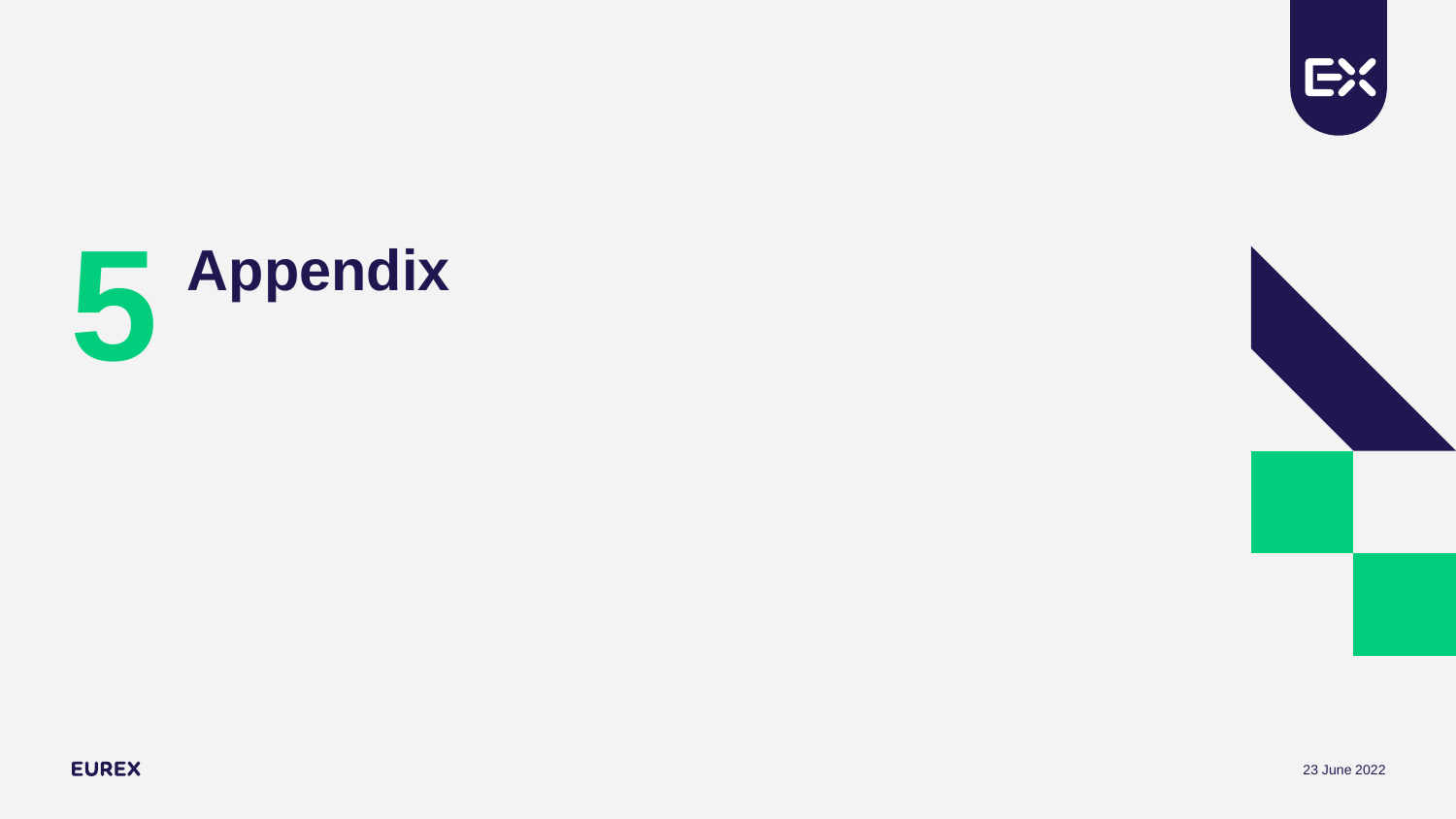### **Performance Statistics**

### Risk / Return Characteristics

|                              | <b>STOXX Global 1800</b> | <b>STOXX Global</b><br><b>Breakthrough</b><br><b>Healthcare</b> | <b>STOXX Global</b><br><b>Digitalisation</b> | <b>STOXX Global Digital</b><br>Security* |
|------------------------------|--------------------------|-----------------------------------------------------------------|----------------------------------------------|------------------------------------------|
| Perf. overall (annualized)   | 11.51%                   | 13.35%                                                          | 11.52%                                       | 13.10%                                   |
| Perf. (1Y)                   | 9.37%                    | $-14.73%$                                                       | $-15.64%$                                    | 4.86%                                    |
| Perf. (3Y) (annualized)      | 15.32%                   | 8.49%                                                           | 9.36%                                        | 14.50%                                   |
| Perf. (5Y) (annualized)      | 12.91%                   | 11.50%                                                          | 11.67%                                       | 12.56%                                   |
| Vol. overall (annualized)    | 14.10%                   | 16.86%                                                          | 16.37%                                       | 15.89%                                   |
| Volatility (1Y) (annualized) | 13.32%                   | 19.58%                                                          | 20.70%                                       | 17.47%                                   |
| Volatility (3Y) (annualized) | 19.22%                   | 23.08%                                                          | 22.74%                                       | 19.96%                                   |
| Volatility (5Y) (annualized) | 16.29%                   | 20.10%                                                          | 19.41%                                       | 17.19%                                   |
| Sharpe ratio (Overall)       | 0.80                     | 0.79                                                            | 0.71                                         | 0.81                                     |
| Sharpe ratio (5Y)            | 0.76                     | 0.59                                                            | 0.61                                         | 0.71                                     |
| Tracking error (Overall)     |                          | 10.39%                                                          | 7.61%                                        | 8.30%                                    |
| Tracking error (5Y)          |                          | 12.00%                                                          | 8.89%                                        | 7.99%                                    |
| Dividend yield (Overall)     | 5.03%                    | 1.75%                                                           | 2.48%                                        | 3.32%                                    |
| Maximum drawdown             | 33.77%                   | 32.56%                                                          | 35.72%                                       | 32.25%                                   |
| Constituents                 | 1800                     | 188                                                             | 204                                          | 119                                      |

1) Source: Qontigo, daily data. Relative figures calculated against Benchmark<br>2) LIBOR used as a proxy for riskless returns<br>3) Qontigo Data Jun 18, 2012 – Mar 31, 2022<br> \*Qontigo Data Jun 18, 2012 – Mar 31, 2022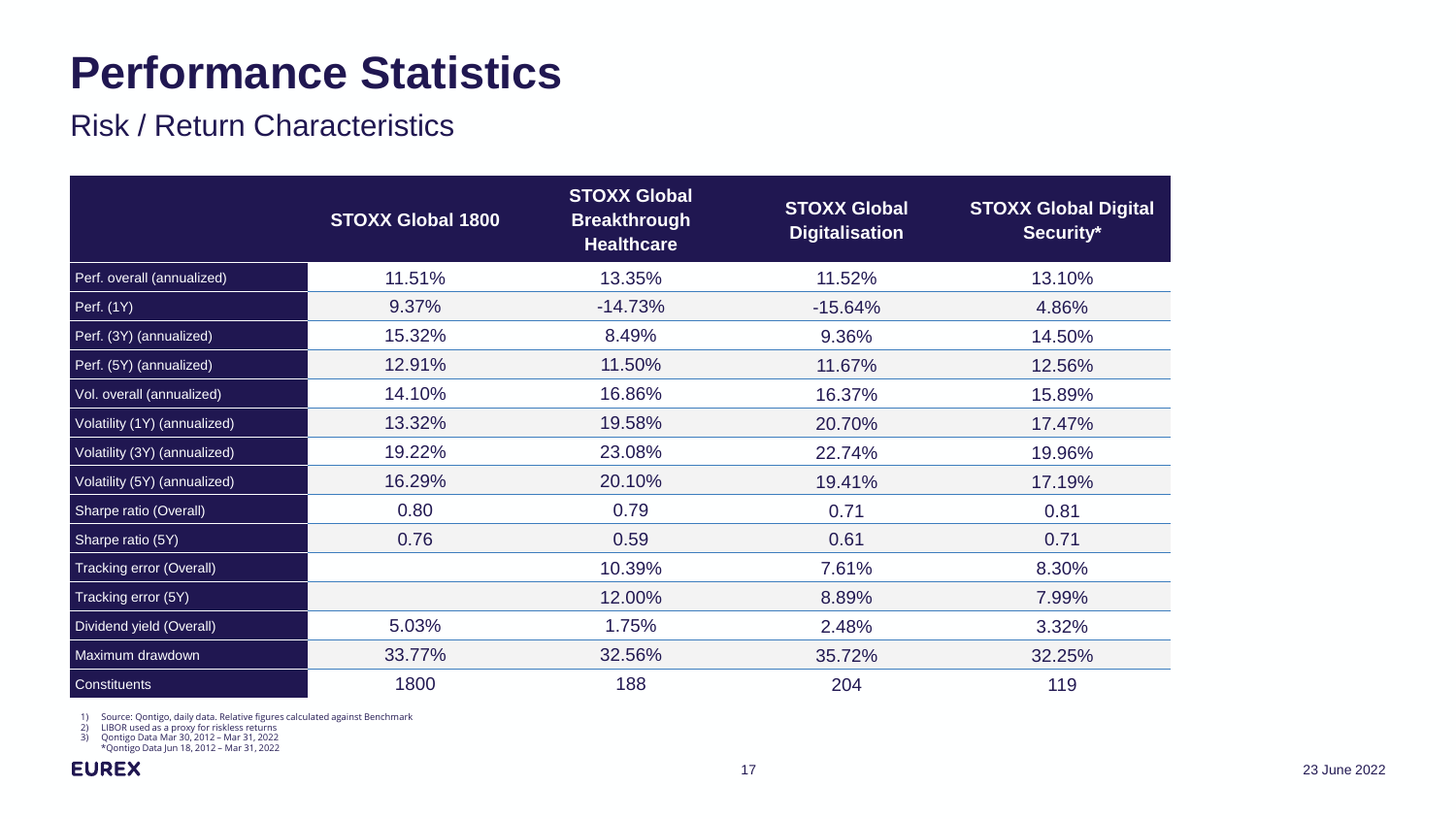### **Country & Industry Allocations (1)**

STOXX Global 1800 Specified STOXX Thematic **Country Allocation** and the set of the set of the set of the set of the set of the set of the set of the set of the set of the set of the set of the set of the set of the set of the set of the set of the set of the set of



#### **STOXX Global Digitalisation**

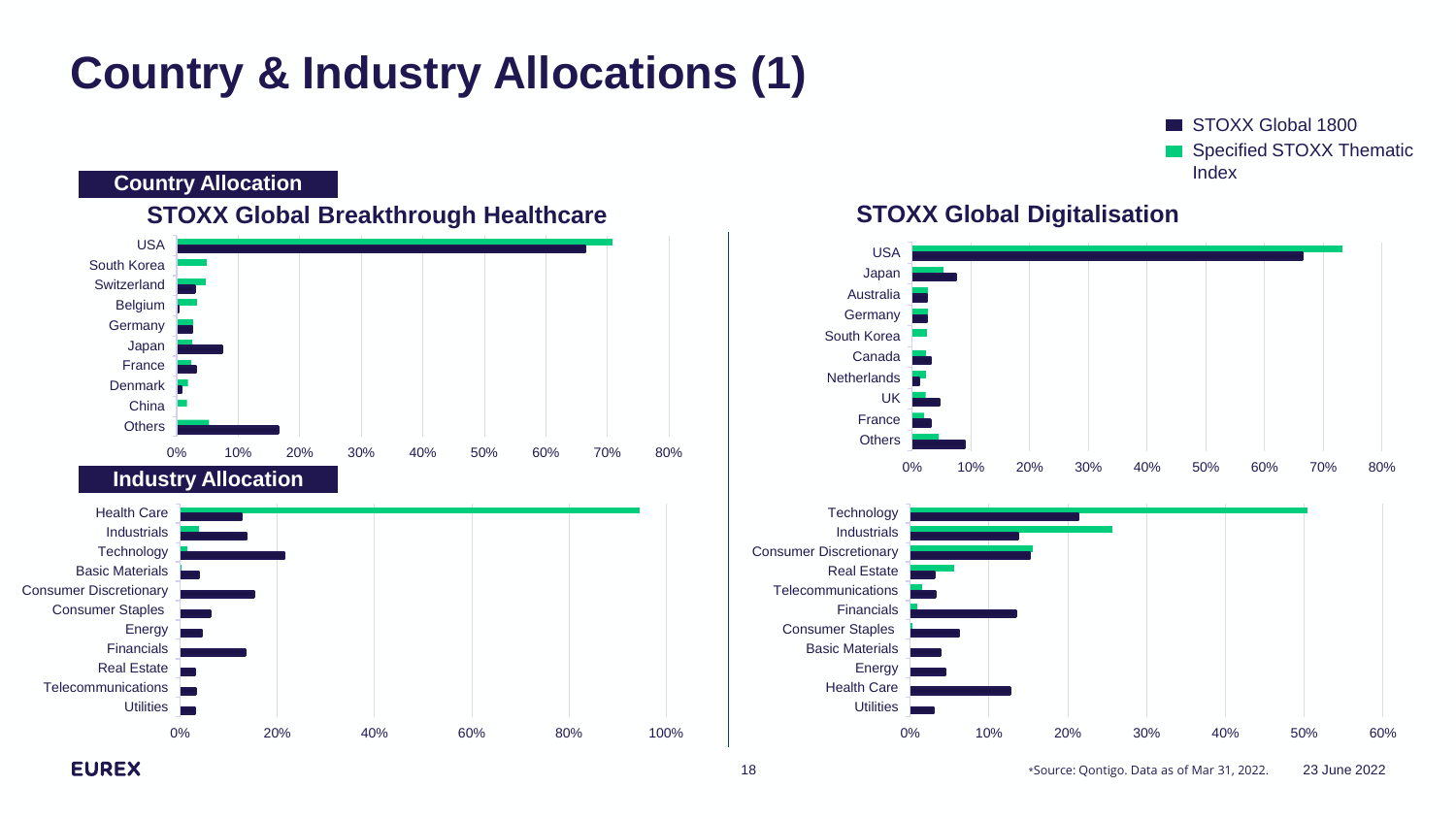### **Country & Industry Allocations (2)**

**Country Allocation STOXX Global Digital Security** USA Japan India UK Germany ÷ **Switzerland Contract** Sweden Taiwan Australia **Others** 0% 10% 20% 30% 40% 50% 60% 70% 80% **Industry Allocation Technology** Industrials **Telecommunications** Real Estate Basic Materials Consumer Discretionary Consumer Staples Energy Financials Health Care **Utilities** × 0% 10% 20% 30% 40% 50% 60% 70% 80% **EUREX** 

STOXX Global 1800 Specified STOXX Thematic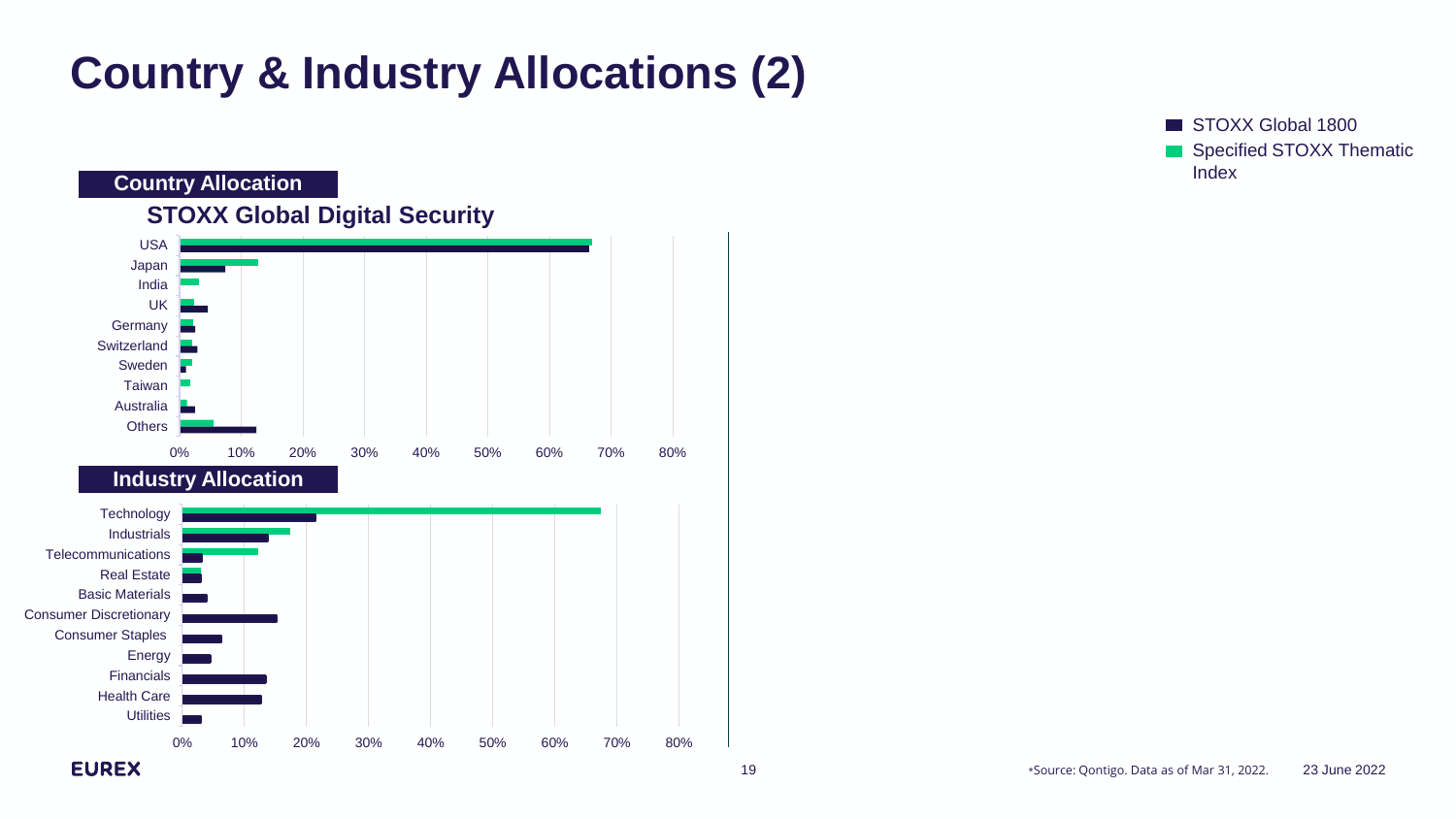### **Top 10 Constituents (1)**

#### **STOXX Global Breakthrough Healthcare**

| <b>Name</b>                           | <b>Supersector</b> | <b>Country</b> | Weight (%) |
|---------------------------------------|--------------------|----------------|------------|
| <b>ABBVIE</b>                         | <b>Health Care</b> | <b>USA</b>     | 1.61       |
| <b>DEXCOM</b>                         | <b>Health Care</b> | <b>USA</b>     | 1.48       |
| Thermo Fisher Scientific<br>Inc.      | <b>Health Care</b> | <b>USA</b>     | 1.46       |
| Hologic Inc.                          | <b>Health Care</b> | <b>USA</b>     | 1.42       |
| <b>UCB</b>                            | <b>Health Care</b> | Belgium        | 1.39       |
| Edwards Lifesciences Corp.            | <b>Health Care</b> | <b>USA</b>     | 1.36       |
| Cerner Corp.                          | <b>Health Care</b> | <b>USA</b>     | 1.33       |
| <b>BIOHAVEN</b><br>PHARMACEUTICAL HDG | <b>Health Care</b> | <b>USA</b>     | 1.32       |
| <b>ABIOMED</b>                        | <b>Health Care</b> | <b>USA</b>     | 1.28       |
| Bristol-Myers Squibb Co.              | <b>Health Care</b> | <b>USA</b>     | 1.25       |

#### **STOXX Global Digitalisation**

| <b>Name</b>                                           | <b>Supersector</b> | <b>Country</b> | Weight (%) |
|-------------------------------------------------------|--------------------|----------------|------------|
| PALO ALTO<br><b>NETWORKS</b>                          | Technology         | <b>USA</b>     | 2.49       |
| DATADOG A                                             | Technology         | <b>USA</b>     | 2.32       |
| <b>FORTINET</b>                                       | Technology         | <b>USA</b>     | 2.16       |
| CONSTELLATION<br><b>SOFTWARE</b>                      | Technology         | Canada         | 1.70       |
| United Parcel Service Industrial Goods and<br>Inc. Cl | <b>Services</b>    | <b>USA</b>     | 1.53       |
| Roper Technologies<br>Inc.                            | Technology         | <b>USA</b>     | 1.51       |
| SS&C<br><b>TECHNOLOGIES</b><br><b>HOLDING</b>         | Technology         | <b>USA</b>     | 1.47       |
| Akamai Technologies<br>Inc.                           | Technology         | <b>USA</b>     | 1.45       |
| <b>CROWDSTRIKE</b><br><b>HOLDINGS A</b>               | Technology         | <b>USA</b>     | 1.44       |
| NetApp Inc.                                           | Technology         | <b>USA</b>     | 1.44       |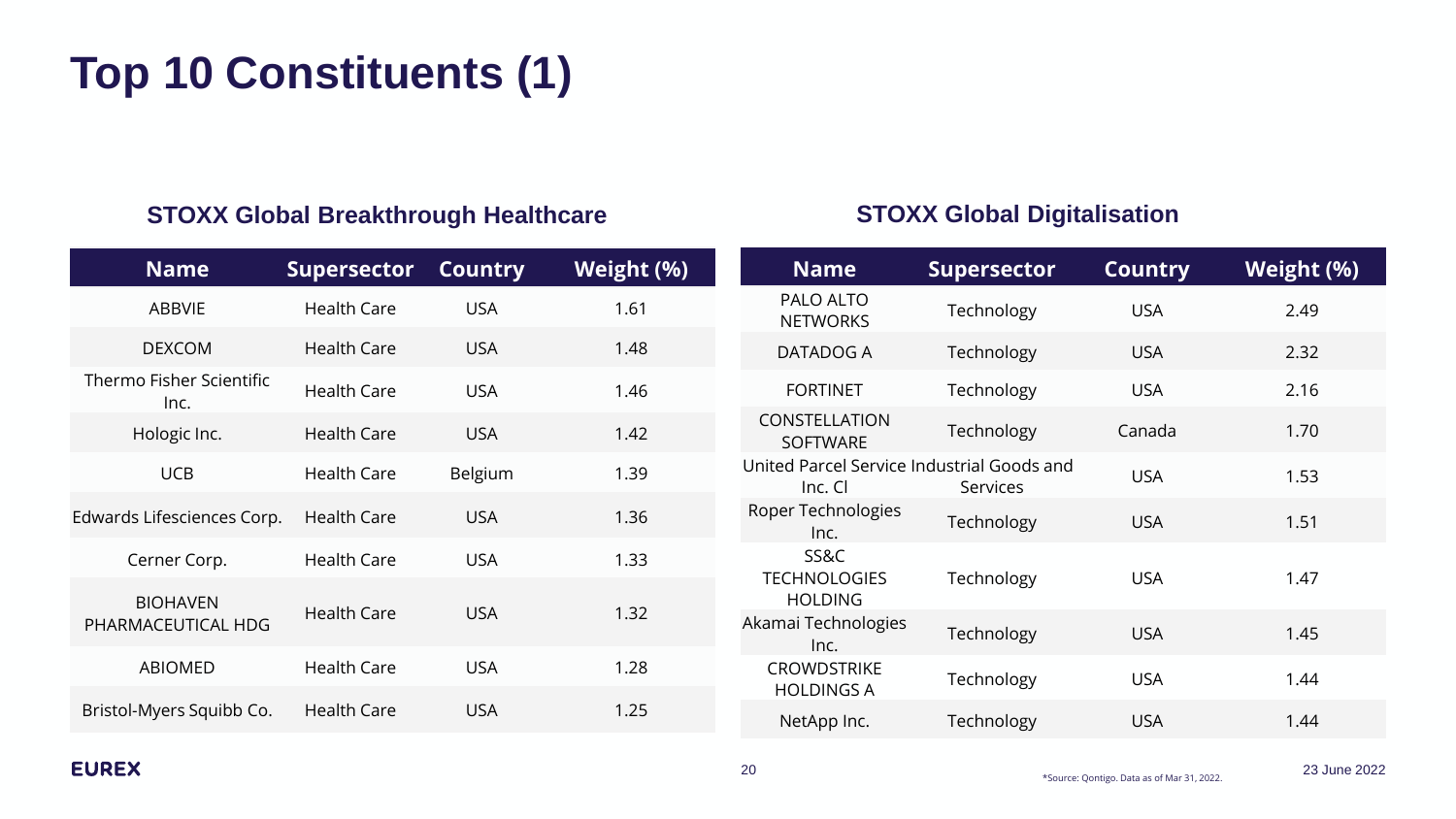### **Top 10 Constituents (2)**

#### **STOXX Global Digital Security**

| <b>Name</b>                         | <b>Supersector</b>                        | <b>Country</b> | Weight (%) |
|-------------------------------------|-------------------------------------------|----------------|------------|
| PALO ALTO<br><b>NETWORKS</b>        | Technology                                | <b>USA</b>     | 2.26       |
| DATADOG A                           | Technology                                | <b>USA</b>     | 2.11       |
|                                     | <b>ARISTA NETWORKS Telecommunications</b> | <b>USA</b>     | 1.98       |
| <b>FORTINET</b>                     | Technology                                | <b>USA</b>     | 1.97       |
| <b>Tech Mahindra</b>                | Technology                                | India          | 1.79       |
|                                     | Juniper Networks Inc. Telecommunications  | <b>USA</b>     | 1.69       |
| <b>CLOUDFLARE A</b>                 | Technology                                | <b>USA</b>     | 1.69       |
| RAPID7                              | Technology                                | <b>USA</b>     | 1.66       |
| <b>CYBER ARK</b><br><b>SOFTWARE</b> | Technology                                | <b>USA</b>     | 1.63       |
| Accenture PLC CLA                   | Industrial Goods and<br>Services          | USA            | 1.56       |